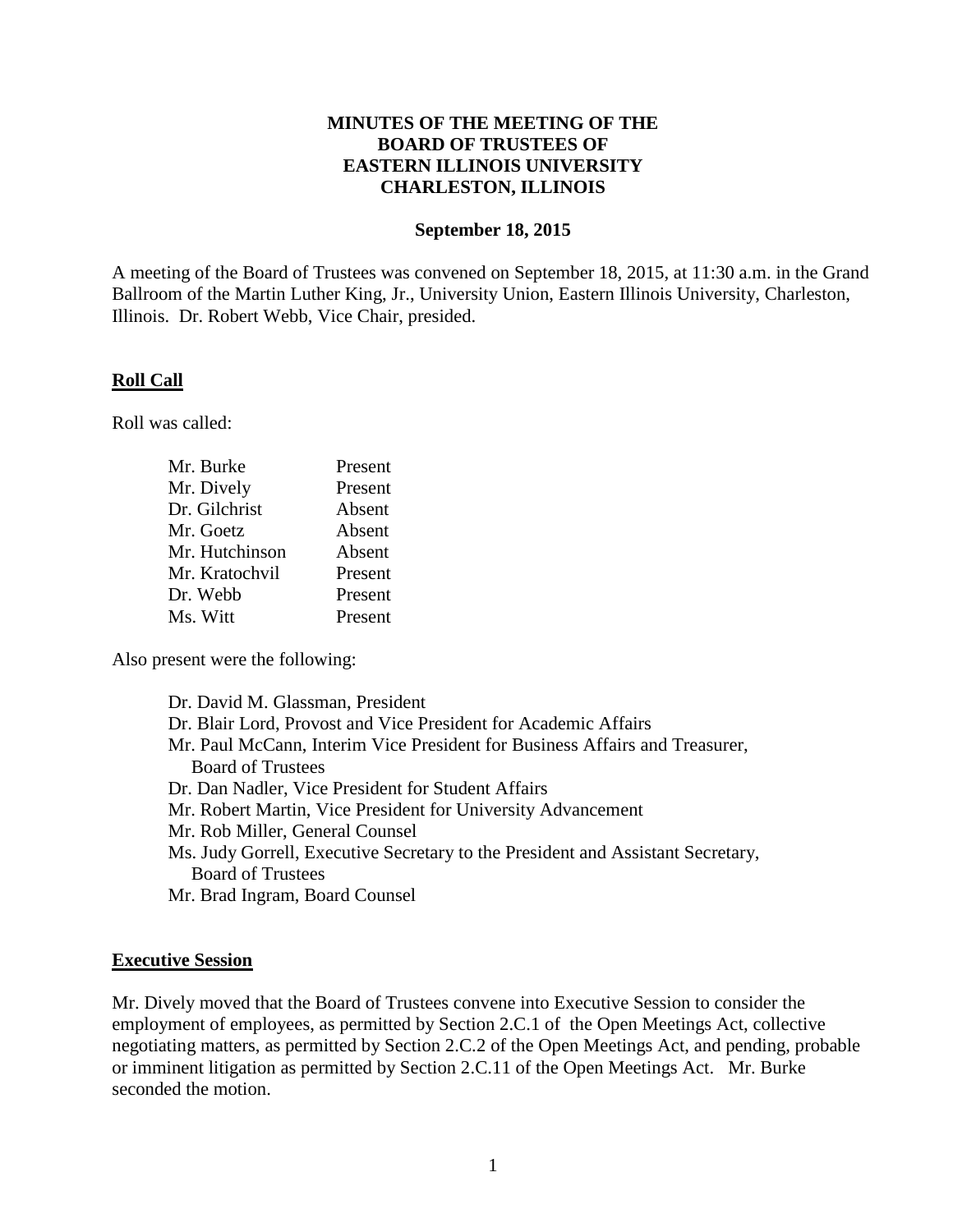Roll was called and the vote was as follows:

| Mr. Burke      | Yes |
|----------------|-----|
| Mr. Dively     | Yes |
| Mr. Kratochvil | Yes |
| Ms. Witt       | Yes |
| Dr. Webb       | Yes |

Motion carried.

Mr. Dively moved to return to Open Session. Mr. Kratochvil seconded the motion.

Roll was called and the vote was as follows:

| Yes |
|-----|
| Yes |
| Yes |
| Yes |
| Yes |
|     |

Motion carried.

### **Information Items**

### **Report from Board Chair**

Dr. Webb presented Certificates of Recognition to Mr. John Looby and Mr. Henry Brown for their distinguished service to Eastern Illinois University and the EIU Board of Trustees.

John Looby, head of Media Services since 2001 will retire next week after 31 years of service to Eastern. He has been instrumental in the redesign and upkeep of most instructional spaces on campus since the use of filmstrips. He has labored over the newest sound systems for Lumpkin, Lantz, Buzzard, Booth, Blair, and Doudna. His work in the technology-enhanced classrooms, the various auditoria, etc., have been points of pride over his career. His work with special events, such as the Board of Trustees and the Board of Governors before them, commencement ceremonies, open houses, and other high-profile events has been carefully executed. John is a founding member of the Academic Technology Advisory Committee.

Henry Brown, our electronics technician, will retire in December after 20 years at Eastern. Those who work most closely with Henry have described him as being a quiet but effective employee who prides himself in his work and in the service he has provided to the EIU community. Thank you, Henry, for your service to EIU.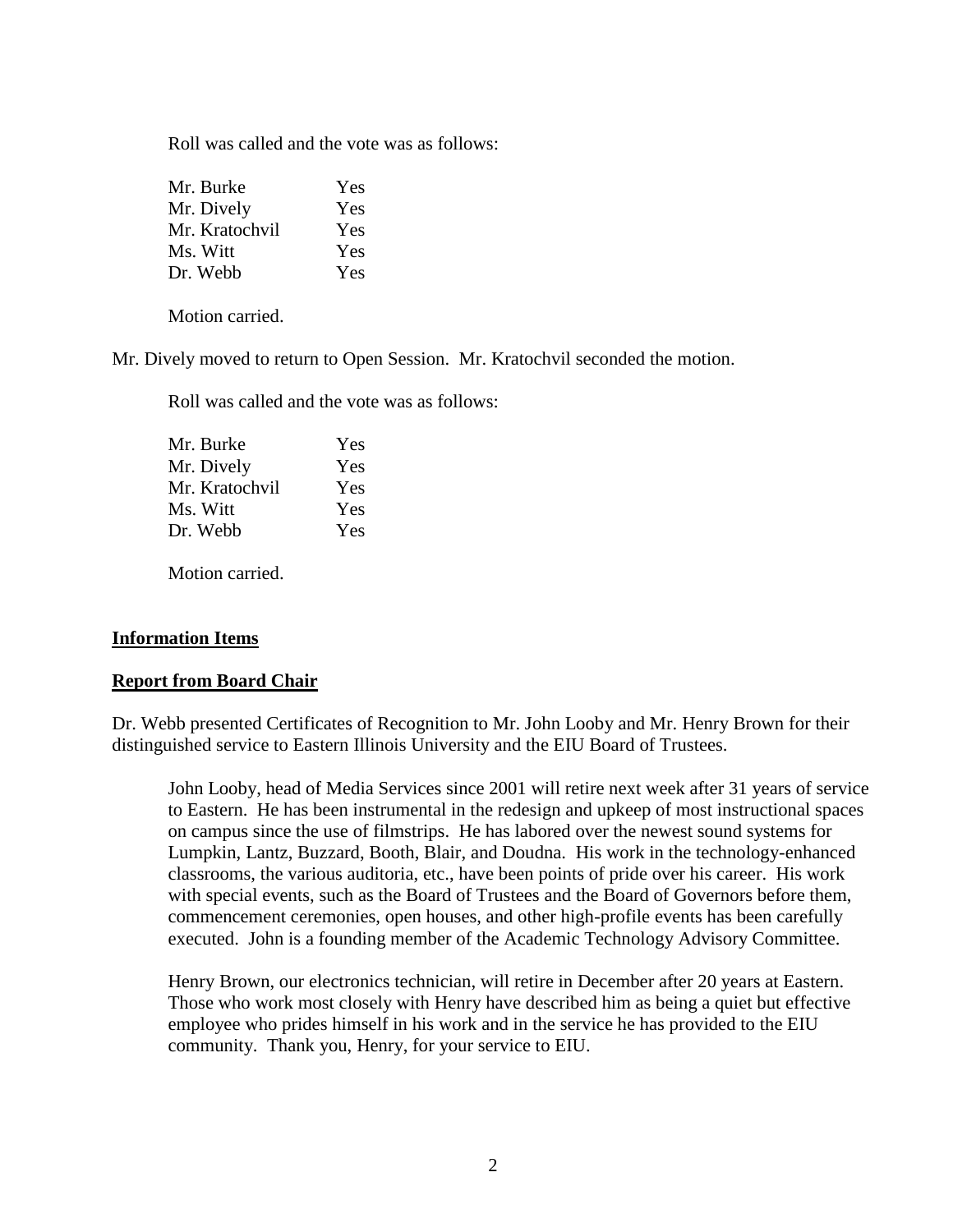## **Committee Reports**

Executive/Planning Committee – The Executive/Planning Committee did not meet.

Board Relations Committee – Mr. Martin provided updates for Alumni Services, Development, and the Foundation. Eastern has been named #4 in the U.S. News & World Report, among the Midwest top public regional universities.

Finance/Audit Committee – Ms. Leigh Moon presented internal audit's annual report, which included information about the FY15 audit schedule and significant findings. Mr. McCann discussed the FY16 Budget.

Board Regulations – No report.

Academic and Student Affairs Committee – Dr. Nadler and Dr. Lord discussed several items with the Committee: an Athletic Update, Student Community Service, the new degree program, M.S. in Biochemistry and Biotechnology, an Enrollment Report, and Doudna Programming.

### **Action Items**

1. Mr. Dively moved to approve the minutes of the Board Meeting on June 26, 2015. Mr. Kratochvil seconded the motion.

Roll was called and the vote was as follows:

| Yes |
|-----|
| Yes |
| Yes |
| Yes |
| Yes |
|     |

Motion carried.

2. Mr. Kratochvil moved to approve the minutes of the Board Retreat on June 27, 2015. Mr. Burke seconded the motion.

Roll was called and the vote was as follows:

| Mr. Burke      | <b>Yes</b> |
|----------------|------------|
| Mr. Dively     | <b>Yes</b> |
| Mr. Kratochvil | Yes        |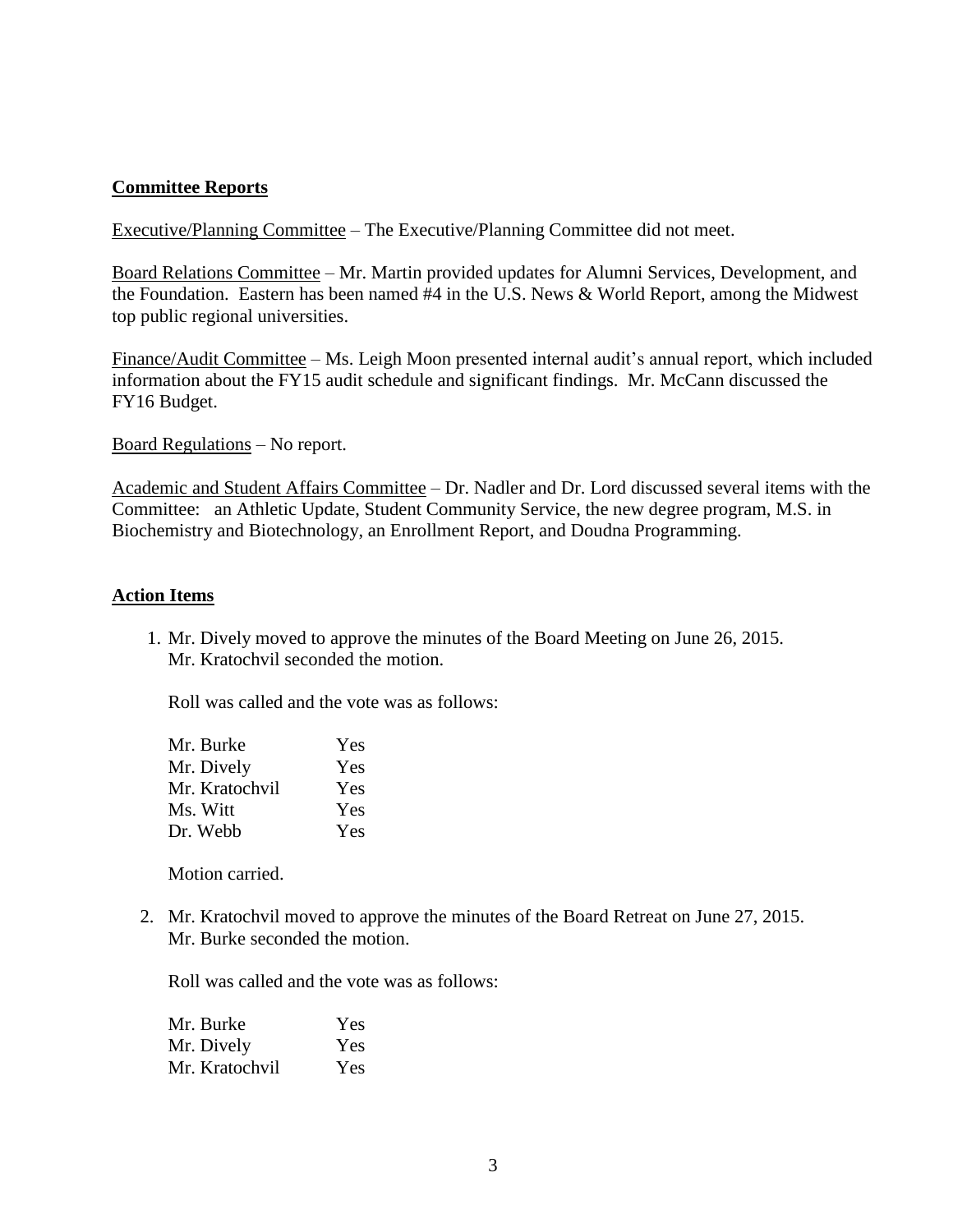| Ms. Witt | Yes |
|----------|-----|
| Dr. Webb | Yes |

Motion carried.

3. Mr. Kratochvil moved to approve the new degree program – M.S. in Biochemistry and Biotechnology. Mr. Dively seconded the motion.

M.S. in Biochemistry and Biotechnology is an advanced, interdisciplinary program for students interested in pursuing a career in Biochemistry and Biotechnology. Students will gain the skill sets to improve products and services through molecular-biological and analytical techniques while also being trained in the fundamental business strategies to succeed in the field of biotechnology and medical services.

Roll was called and the vote was as follows:

| Mr. Burke      | Yes |
|----------------|-----|
| Mr. Dively     | Yes |
| Mr. Kratochvil | Yes |
| Ms. Witt       | Yes |
| Dr. Webb       | Yes |

Motion carried.

4. Mr. Burke moved to review and complete the Ohio Valley Conference Governing Board Certification Form for Academic Year 2015-16. Mr. Dively seconded the motion.

Roll was called and the vote was as follows:

| Mr. Burke      | Yes |
|----------------|-----|
| Mr. Dively     | Yes |
| Mr. Kratochvil | Yes |
| Ms. Witt       | Yes |
| Dr. Webb       | Yes |

Motion carried.

5. Mr. Kratochvil moved to approve the naming of Room 1151 in Klehm Hall in Honor of School of Technology Emeritus Faculty gifted by Deborah A. Woodley, Ph.D. ('85, '86), School of Technology Faculty Member (1986-2013). Ms.Witt seconded the motion.

Roll was called and the vote was as follows:

Mr. Burke Yes Mr. Dively Yes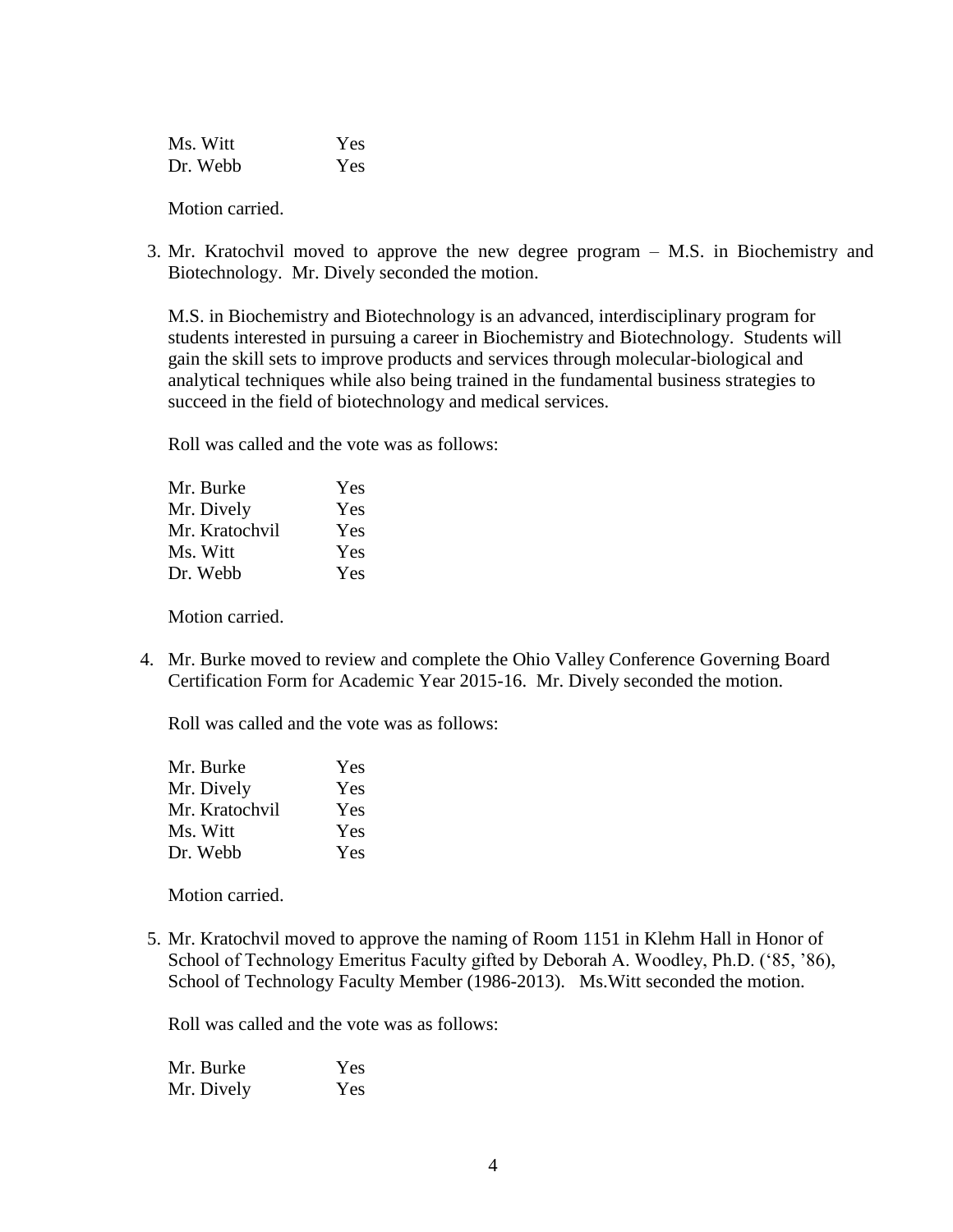| Mr. Kratochvil | Yes |
|----------------|-----|
| Ms. Witt       | Yes |
| Dr. Webb       | Yes |

Motion carried.

## **Information Items (continued)**

### **President's Report**

Dr Glassman introduced Mr. Tom Michael, Director of Athletics, who gave the Intercollegiate Athletics Report and Mr. Robert Miller, General Counsel, who gave the Title IX Compliance Report.

## **Intercollegiate Athletics Report**

Tom Michael, Athletics Director, provided a "Year in Review" for Intercollegiate Athletics. Intercollegiate Athletics' (IA) mission and goal is to bring student-athletes to EIU for them to earn a degree, participate on a championship program and leave much better and more prepared to be successful as they enter the real world. EIU's student-athletes have performed at a very high level academically. In the fall semester, the overall GPA for all sports was 3.13, and in the spring semester, the overall GPA for all sports was 3.15. EIU student-athletes led the Ohio Valley Conference with 30 Medal of Honor winners, recognizing student-athletes with a perfect GPA of 4.0.

The financial climate at EIU has had an impact on IA as they participate in reducing operating expenses to be fiscally responsible, and they will continue to look at cost cutting measures to become more efficient without diminishing the experience for student-athletes. IA will continue to work diligently to find additional ways to increase revenue through alumni, donors, and friends of EIU.

EIU student athletes give back to the community. During 2014-15 academic year, the student- athletes completed over 5,000 hours of community service to the Charleston/Mattoon and Coles County communities by engaging in a variety of events, such as speaking and reading to middle school kids and helping with Habitat for Humanity.

### **Title IX Compliance Report**

Mr. Miller talked about Title IX as it applies to Athletics and gender equity in sports and about Title IX as it applies to sexual discrimination, specifically sexual assault and harassment.

### **Reports from Constituencies**

Faculty Senate – Dr. Jimmie Robertson, the new Chair of Faculty Senate, introduced himself and gave an overview of issues important to the Senate.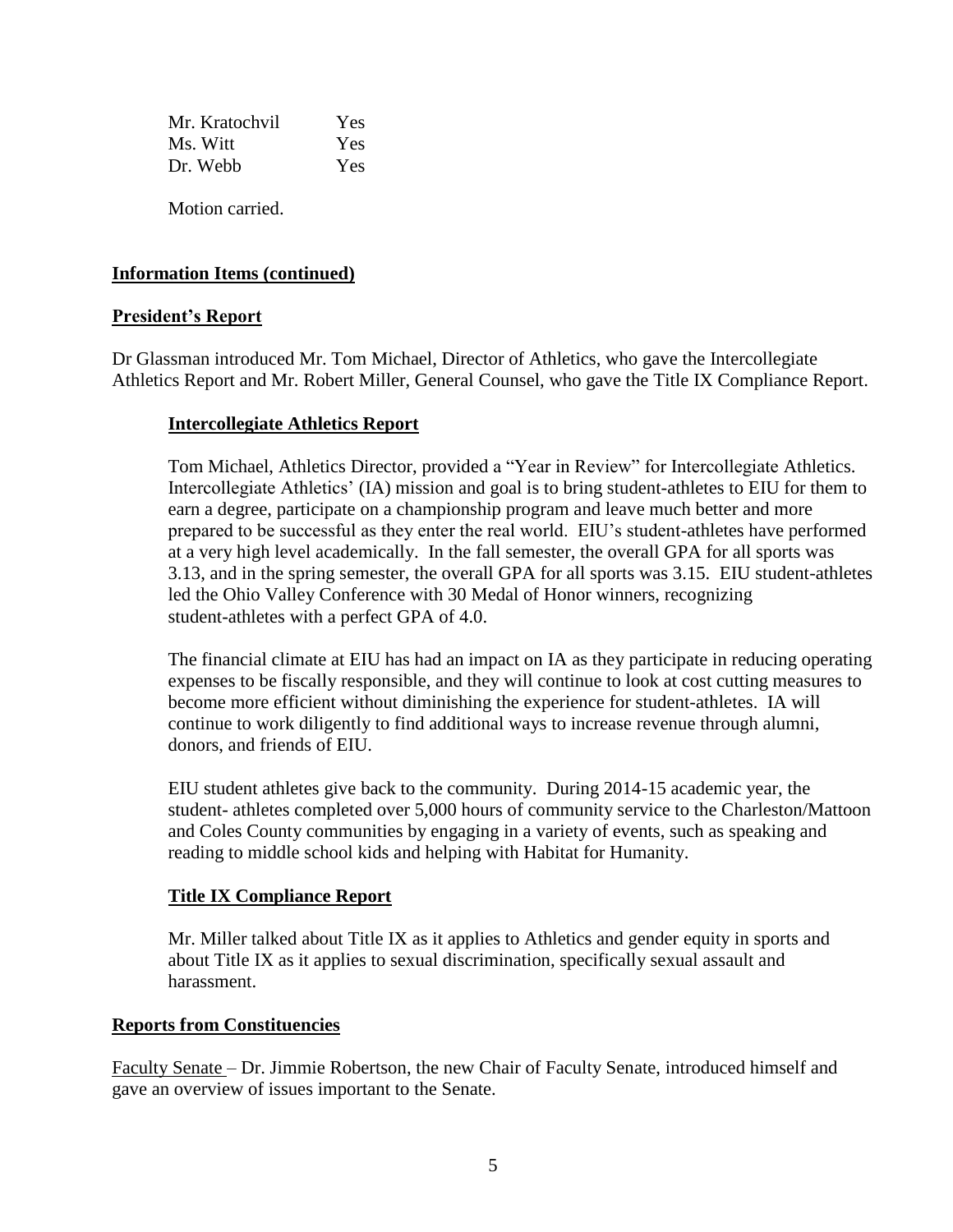Staff Senate – Dr. Shawn Peoples, President of the Staff Senate, introduced herself and the other members of the Staff Senate Executive Committee: Leah Reynolds, Vice President, Suzann Bennett, Treasurer, and Susan DeRousse, Secretary. The Senate had some questions and concerns regarding the budget, and they were able to meet with Dr. Glassman and Mr. McCann to get those questions answered. The Staff Senate continues to have the Shout Out page.

Student Government – Ms. Shirmeen Ahmad prepared a power point presentation for the Board of Trustees which included the composition of the Student Senate with Outreach Week resulting in 24 seats being filled. There were 4 returning senators. Traditional events included First Night, Panther Palooza, and Premiering the Prez. Also included in the presentation were the initiatives for the coming year: It's On Us Campaign, Voter Registration Drive in October, Promote School Spirit and School Pride, First Year Council, Charleston High (and other local high schools) Mentoring Program, and more communication across campus.

#### **Summary of Purchases \$100,000 - \$249,999**

| <b>Vendor</b>                            | <b>Type of Purchase</b>                          | <b>Bids</b> | <b>Amount</b>  |
|------------------------------------------|--------------------------------------------------|-------------|----------------|
| Pepsi Mid America, Marion, IL            | <b>Beverages</b>                                 | (A)(D)      | \$169,000.00   |
| US Foods, St. Louis, MO                  | Edible and non-edible items                      | (A)(D)      | \$3,783,160.00 |
| Sofbang, LLC, Burr Ridge, IL             | Software license and maintenance                 | (B)         | \$108,155.21   |
| Cellco Partnership, Basking<br>Ridge, NJ | Cellular telephone service                       | (B)         | \$175,000.00   |
| Ohio Valley Conference,<br>Brentwood, TN | Officials for intercollegiate athletic<br>events | (C)         | \$140,800.00   |
| MBM Corporation, Atlanta, GA             | Edible and non-edible items for Chick-Fil-A      | (A)         | \$130,200.00   |
| Kone Inc., Peoria, IL                    | Elevator maintenance                             | (D)         | \$104,114.18   |
| D2L Ltd., Baltimore, MD                  | Software maintenance                             | (D)         | \$264,692.28   |

(A) Exempt per VB1d of Board Regulations

(B) State of Illinois Contract

(C) Sole Source

(D) Renewal

### **FY 2015 Deposit and Investment Report**

For the quarter ending June 30, 2015: Operating Funds Investment Performance – The University had an average daily investment balance of \$57,469,873.60, and a net average daily balance of \$53,296,570.23. The annualized average yield was .0.3 percent. Endowment Funds Investment Performance – The